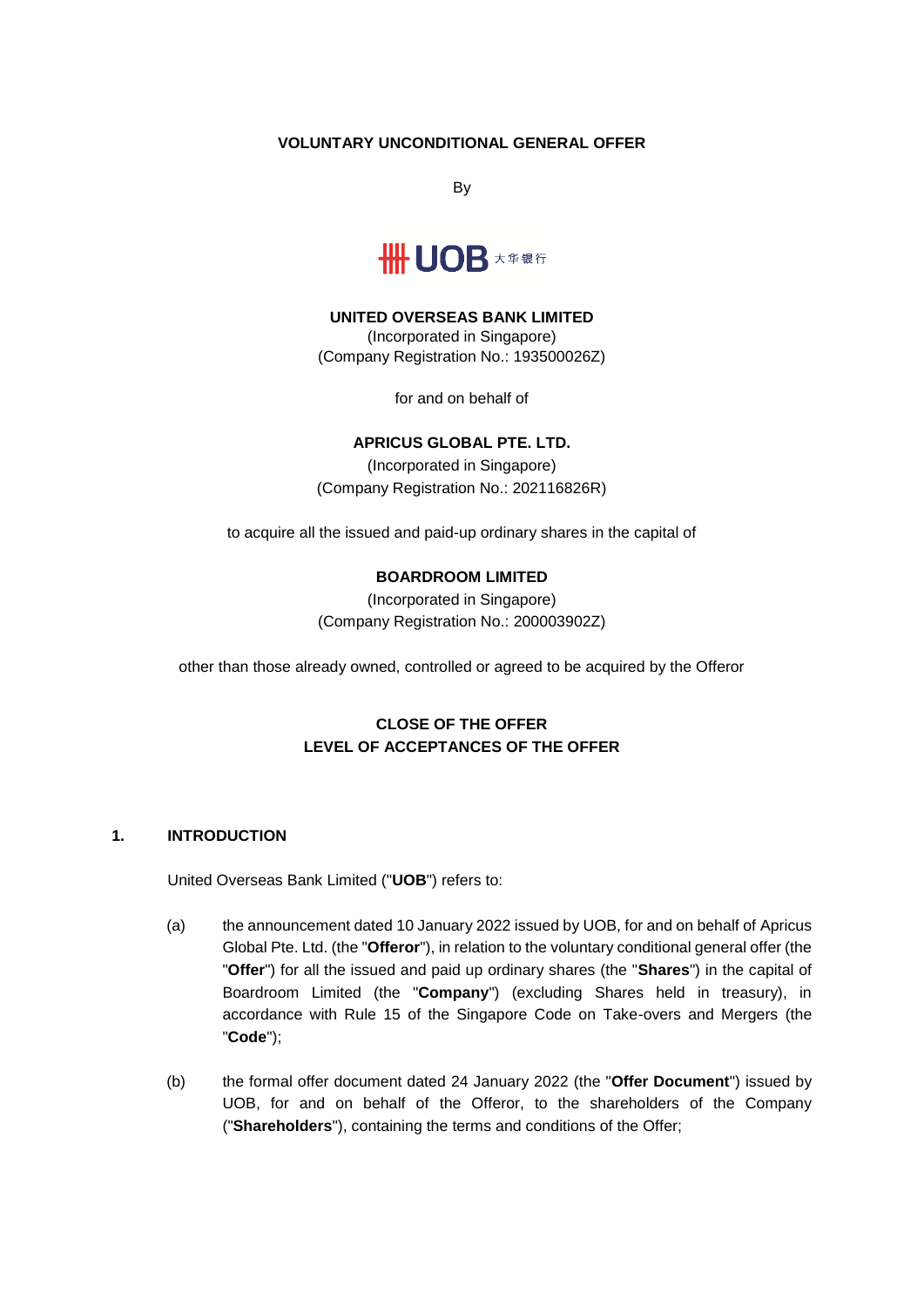- (c) the written notification dated 24 January 2022 issued by UOB, for and on behalf of the Offeror, informing Shareholders of, *inter alia*, the electronic dissemination of the Offer Document and related documents and the manner for their electronic retrieval; and
- (d) the announcement dated 27 January 2022 issued by UOB, for and on behalf of the Offeror, in relation to, *inter alia*, the Offer being declared unconditional in all respects and the Offeror being entitled to exercise its right of compulsory acquisition under Section 215(1) of the Companies Act.

Capitalised terms used but not defined in this announcement ("**Announcement**") shall have the respective meanings given to them in the Offer Document, unless otherwise expressly stated or the context otherwise requires.

# **2. CLOSE OF THE OFFER**

UOB wishes to announce, for and on behalf of the Offeror, that the Offer closed at 5.30 p.m. (Singapore time) on 21 February 2022. **Accordingly, the Offer is no longer open for acceptance and any acceptances received after the close of the Offer will be rejected.**

# **3. LEVEL OF ACCEPTANCES**

In accordance with Rule 28.1 of the Code, UOB wishes to announce, for and on behalf of the Offeror, that:

- (a) **Acceptances of the Offer.** As at 5.30 p.m. (Singapore time) on 21 February 2022, the Offeror has received valid acceptances amounting to 209,169,066 Shares, representing approximately 99.77% of the total number of Shares<sup>1</sup>.
- (b) **Shares held as at the Pre-Conditional Offer Announcement Date.** As at the Pre-Conditional Offer Announcement Date, the Offeror and persons acting in concert with the Offeror did not hold any Shares.
- (c) **Shares acquired or agreed to be acquired after the Pre-Conditional Offer Announcement Date and up to 5.30 p.m. (Singapore time) on 21 February 2022 (other than pursuant to valid acceptances of the Offer).** Following the Pre-Conditional Offer Announcement Date and up to 5.30 p.m. (Singapore time) on 21 February 2022, other than pursuant to valid acceptances of the Offer and save for the Irrevocable Undertakings, the Offeror and parties acting in concert with it have not acquired or agreed to acquire any Shares.

<sup>-</sup>

Unless otherwise stated herein, references in this Announcement to the total number of Shares shall be to 209,660,184 Shares, excluding Shares held in treasury. In this Announcement, all percentage figures are rounded to the nearest two (2) decimal places.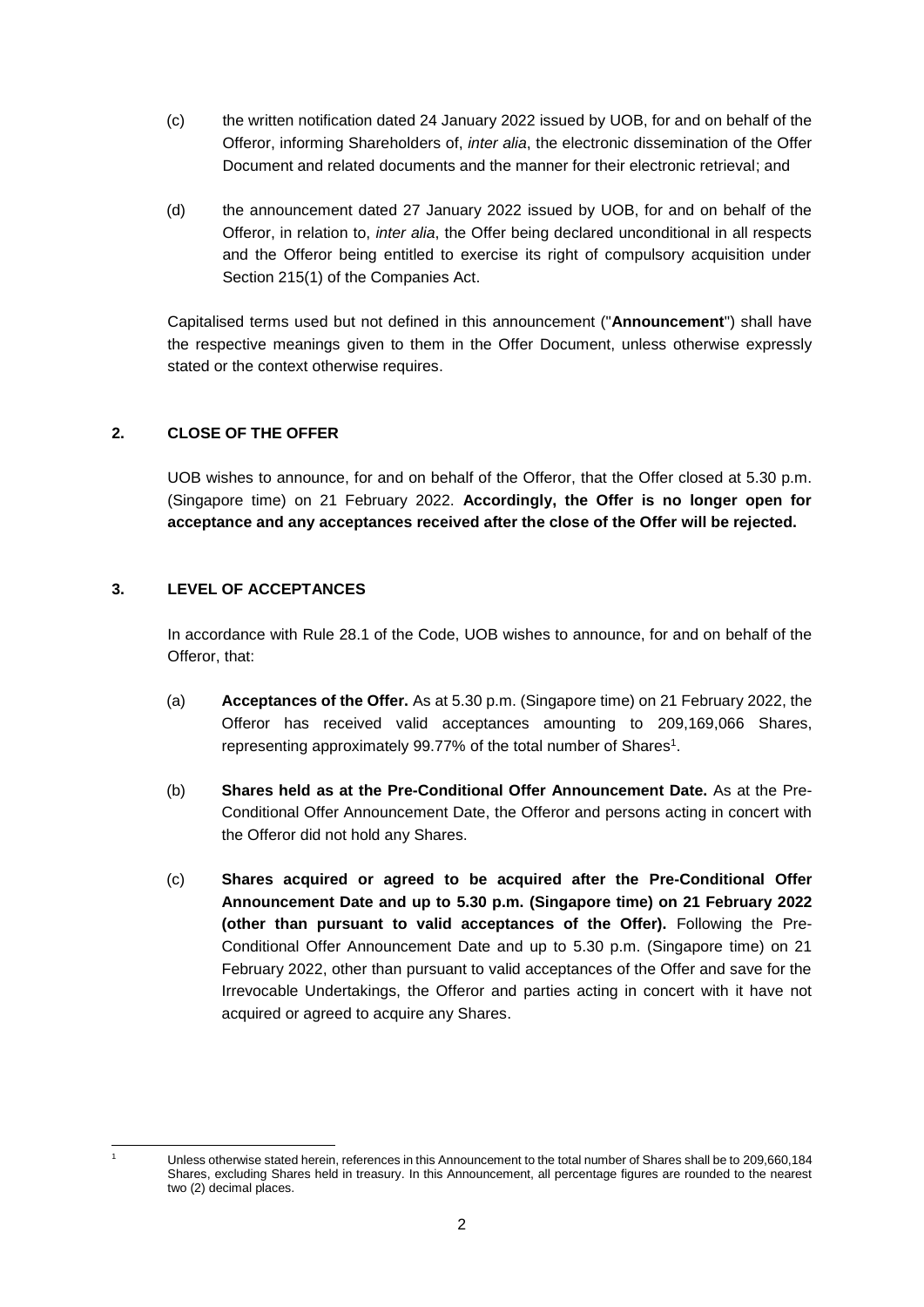### **4. RESULTANT SHAREHOLDING**

Accordingly, as at 5.30 p.m. (Singapore time) on 21 February 2022, the total number of (a) Shares owned, controlled or agreed to be acquired by the Offeror and parties acting in concert with it; and (b) valid acceptances of the Offer, amount to an aggregate of 209,169,066 Shares, representing approximately 99.77% of the total number of Shares.

### **5. DIRECTORS' RESPONSIBILITY STATEMENT**

The directors of the Offeror (including any director who may have delegated detailed supervision of the preparation of this Announcement) have taken all reasonable care to ensure that the facts stated and opinions expressed in this Announcement are fair and accurate and that there are no other material facts not contained in this Announcement, the omission of which would make any statement in this Announcement misleading.

Where any information has been extracted or reproduced from published or otherwise publicly available sources or obtained from the Company, the sole responsibility of the directors of the Offeror has been to ensure through reasonable enquiries that such information is accurately extracted from such sources or, as the case may be, reflected or reproduced in this Announcement.

The directors of the Offeror jointly and severally accept responsibility accordingly.

# Issued by **United Overseas Bank Limited**

For and on behalf of **Apricus Global Pte. Ltd.** 21 February 2022

*Any inquiries relating to this Announcement or the Offer should be directed during office hours to:* **United Overseas Bank Limited** Mergers & Acquisitions Tel: (65) 6539 7066

#### **Announcements**

This Announcement and all future announcements relating to or in connection with the Offer will be posted on the Company's website at [https://www.boardroomlimited.com.](https://www.boardroomlimited.com/)